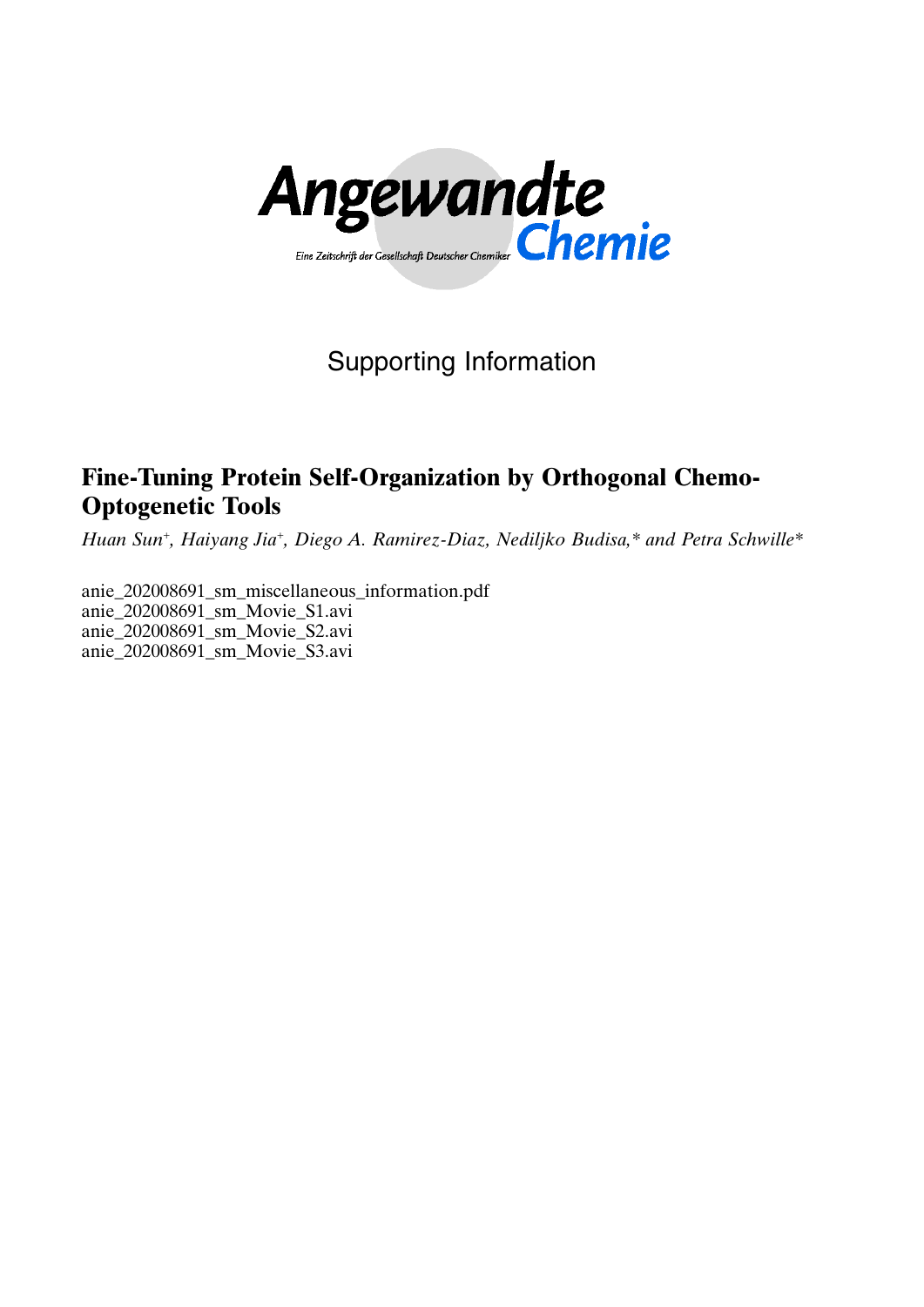## **Supporting Information**

#### **Supplementary Methods**

#### **Protein expression and purification**

WT-FtsZ-YFP-mts, FtsZ(Y222F)-YFP-mts, and FtsZ(Y222W)-YFP-mts were cloned in pET-11b expression vector and transformed into *Escherichia coli* (*E. coli*) strain BL21(DE3). Proteins were induced by 0.5mM IPTG at 20°C for overnight. The genes of FtsZ(Y222ONBY)-YFP-mts and FtsZ(Y339ONBY)- YFP-mts containing an amber codon at Y222 and Y339 position were cloned on pET-28a expression vector and co-transformed with ONBYRS cloned on pULTRA into RF1 free BL21(DE3) (B95.ΔA)<sup>[1]</sup>. A preculture (1-50mL LB with the appropriate antibiotics and 1% glucose) was grown overnight. 1:50 or 1:100 of preculture and was transferred to TB medium. Afterwards, culture was shaken at 37 °C until OD<sub>600</sub> reaching around 1. Then 1mM *ortho*-nitrobenzyl-Ltyrosine (ONBY, Activate Scientific, Prien, Germany) was added directly into the culture before the target gene induction. Then the culture was shaken continuously for another 30-40min to allow dissolving and cellular uptaking of the ONBY. Protein expression was induced by 0.3mM IPTG for 3.5h at 37 °C. Then FtsZ chimeric proteins were purified as previously described<sup>[2]</sup>. Briefly, protein was precipitated from the supernatant by adding 30% ammonium sulphate at 4˚C. Afterwards, the precipitate was shaken for 20min at 4˚C at slow speed. After centrifugation and resuspension of the pellet, the protein was purified by anion exchange chromatography using a 5×5 ml Hi-Trap Q-Sepharose column (GE Healthcare, 17515601). The fidelity and purity of the protein was confirmed by SDS-PAGE and mass spectrometry.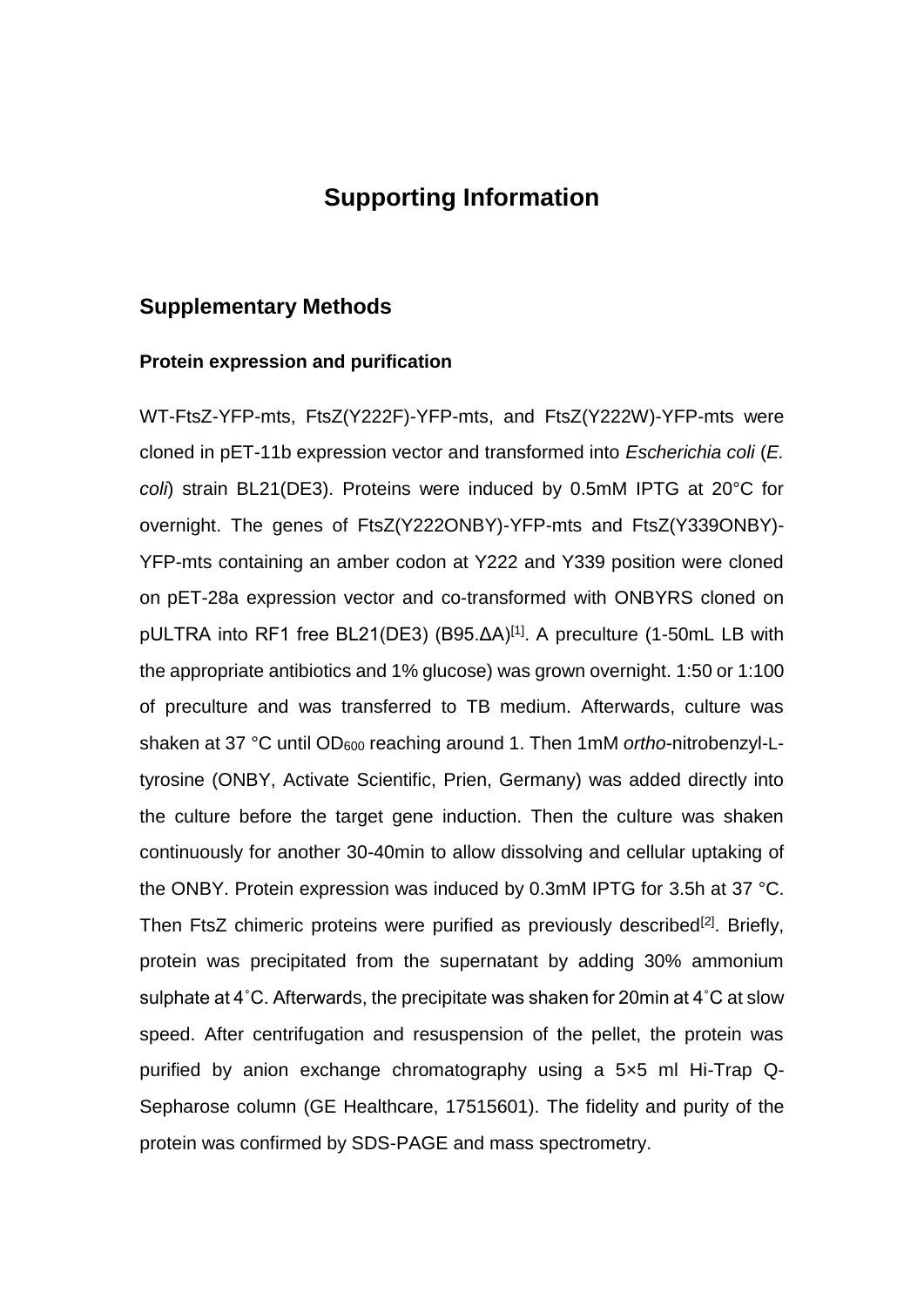#### **Mass-spectrometry**

The molecular weight of purified proteins was analyzed on LC-ESI-MS using Agilent 6530 QTOF instrument (Agilent, Santa Clara, CA, USA) after external calibration coupled with an Agilent 1260 HPLC system. 80-100μL of a protein solution with a concentration around 0.1mg/mL was injected for one run. First, proteins were pre-separated on a C5 column (Supelco Analytical, Sigma-Aldrich, Taufkirchen) by reversed-phase chromatography with a gradient elution starting with 5% acetonitrile w/0.1% formic acid in the water, and going to 80% acetonitrile w/0.1% formic acid in water. Detection was carried out with a UV-Vis detector by measurement of A280. Later, the separated protein was transmitted to the mass spectrometer (Thermo Scientific, Waltham, MA, USA). The protein was ionized via electrospray ionization (ESI). Ion analysis was performed with an orbitrap analyzer. The obtained spectrum was deconvoluted with the program MagTran to obtain the molecular mass.

#### **GTPase activity assay of FtsZ-YFP-mts**

GTPase activities of FtsZ-YFP-mts was determined by measuring released inorganic phosphate using BIOMOL® GREEN assay (Enzo Life Sciences USA). GTP hydrolysis reaction was performed in polymerization buffer (50mM Tris/HCI, 300mM KCI, 5mM  $Mg^{2+}$ , pH 7.5) using FtsZ-YFP-mts at 5 $\mu$ M with 1mM GTP. Reactions were performed every 20sec for a total time of 120sec. After 30 minutes of incubation with BIOMOL® GREEN at room temperature, the absorbance of the samples at 620nm was monitored by TECAN plate reader. The phosphate release concentrations were calculated based on a phosphate standard curve.

#### **Small unilamellar vesicles (SUVs) preparation**

1,2-dioleoyl-sn-glycero-3-phosphocholine (DOPC):1,2-dioleoyl-sn-glycero-3 phospho-(1'-rac-glycerol) (DOPG), 70:30mol % mixture, was dissolved in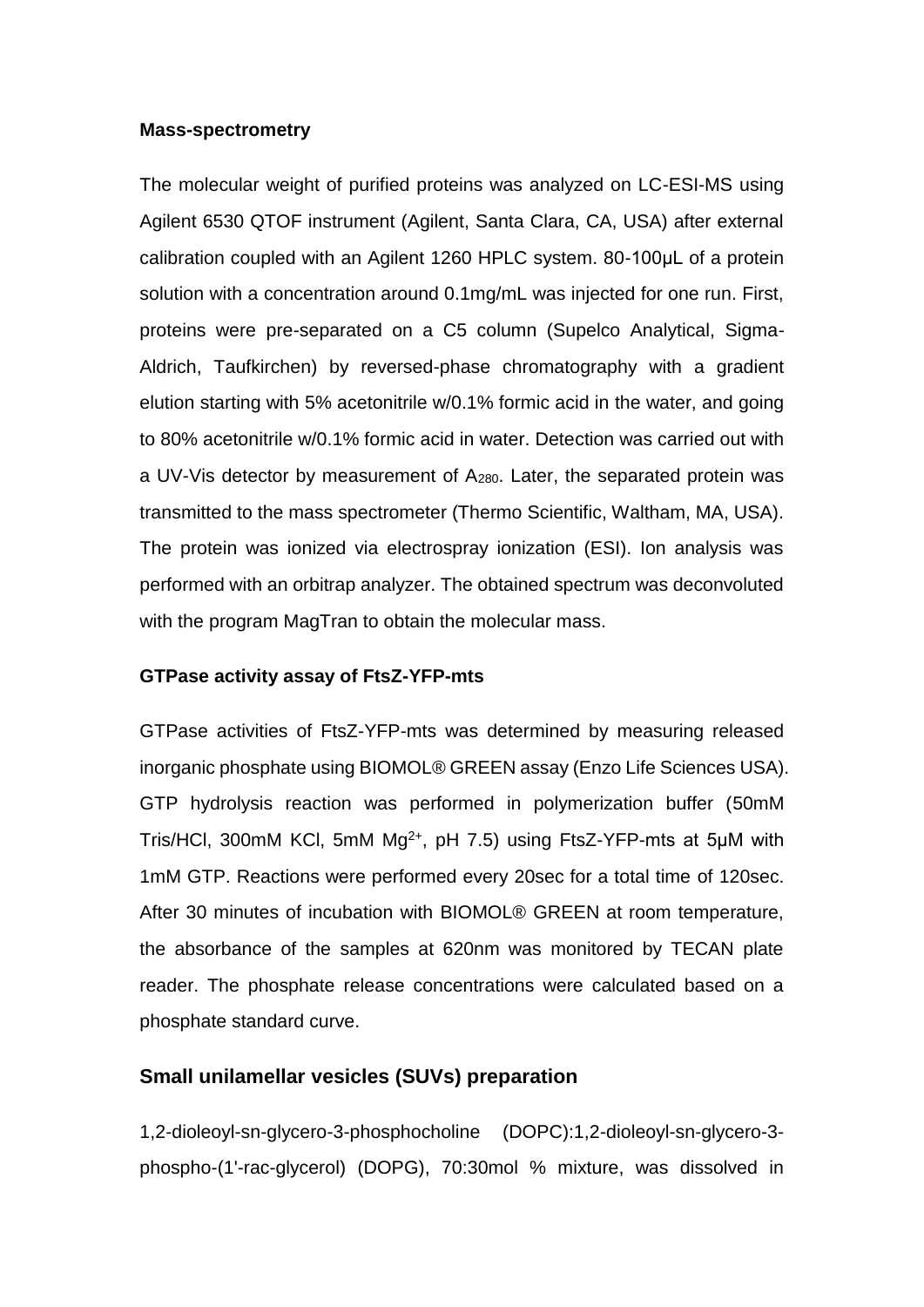chloroform in a quartz container, then dehumidified under a gas nitrogen stream. Chloroform traces were further removed through desiccation (1h). Afterward, the lipid film was hydrated to a final concentration of 4mg/ml in supported lipid bilayers (SLB) buffer (50mM Tris-HCl at pH 7.5, 150mM KCl), and incubated at 37°C for 30min. The lipid film was then completely resuspended by vortexing to obtain multilamellar vesicles of different sizes. This mixture was then placed in a bath sonicator where shear forces help to reduce the size of the vesicles, giving rise to small unilamellar vesicles (SUVs). The SUV dispersion was stored at -20°C as 20µl aliquots.

#### **SLBs preparation**

Glass coverslips (1.5#, 24x24mm) were cleaned by piranha solution overnight, followed by extensive washing with Milli-Q H<sub>2</sub>O. Then glass coverslips were blown dry with compressed air. The reaction chamber was prepared by attaching a plastic ring on a cleaned glass coverslip using ultraviolet glue (Thorlabs No. 68). For supported lipid bilayer formation, the SUV dispersion was diluted in SLB buffer to 0.5mgml<sup>-1</sup>, of which 75µl was added to the reaction chamber. Adding CaCl<sup>2</sup> to a final concentration of 3mM induced fusion of the vesicles and the formation of a lipid bilayer on cover slide. After 20min of incubation at 37°C, the sample was rinsed with 2mL pre-warmed SLB buffer.

#### **Self-organization assays**

FtsZ-YFP-mts was added to the reaction buffer above the supported lipid membrane in the chamber. The final volume of a sample was approximately 250μl. FtsZ-YFP-mts was added with a final concentration of 0.5μM. Polymerization was induced by adding 4mM GTP.

#### **Total internal reflection fluorescence microscope (TIRFM) imaging**

All experiments were performed on a WF1 GE DeltaVision Elite total internal reflection fluorescence microscope (TIRFM, GE Healthcare Life Sciences,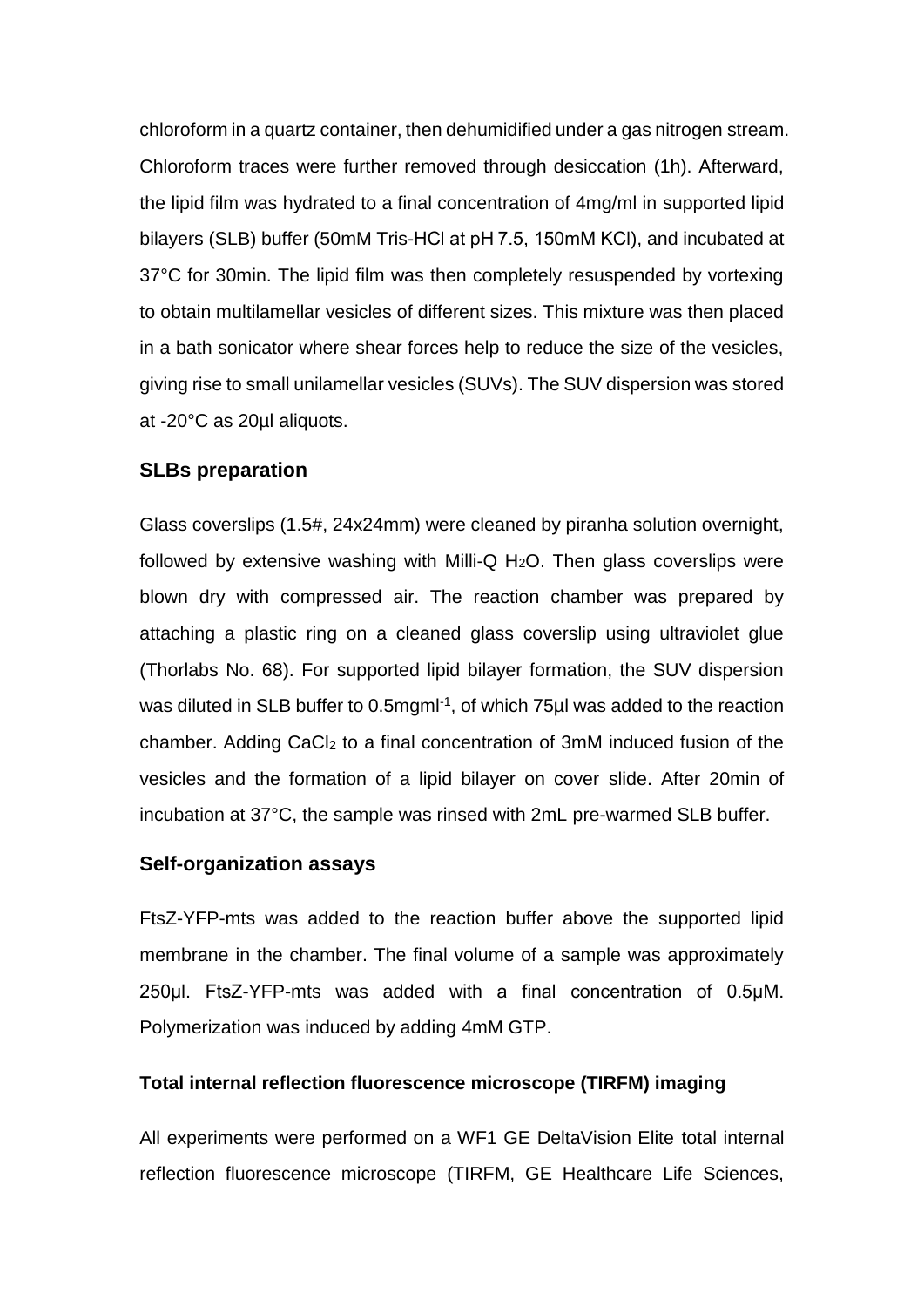Germany) equipped with an OLYMPUS 100×TIRF objective (NA 1.49). The UltimateFocus feature of DeltaVision Elite maintains the focus plane constant in time. FtsZ-YFP-mts was excited with a 488nm diode laser (10mW, before objective). Fluorescence imaging was performed using a standard FITC filter set. Images were acquired with a PCO sCMOS 5.5 camera (PCO, Germany) controlled by the softWoRx Software (GE Healthcare Life Sciences, Germany). For time-lapse experiments, images were acquired every 3s with a 0.05 s exposure time and light illumination shuttered between acquisitions.

#### **Ring velocity analysis and processing**

FtsZ ring velocities were analyzed according to the published approach<sup>[3]</sup>. Briefly, image analysis was carried out in MATLAB 2016s (MATLAB and Image Processing and Computer Vision Toolbox Release 2016a, The MathWorks, Inc., Natick, Massachusetts, USA) and processing with Fiji/ImageJ. Images corresponded to an average of 5–10 frames from a time-series experiment. For the kymograph analysis, time-series acquisitions were filtered using a standard mean filter (2 pixels) and were drift corrected (multistackreg plugin). A MATLAB script allowed the user to define a ring by providing two coordinates. Every ring was automatically fitted to a circle with radius r. Then, three trajectories corresponding to three concentric circles having radii r, r+1, and r−1 pixels were determined. At this point, the script read the time-series data and calculated a kymograph for each time point and trajectory. To automatically calculate the slope, the kymograph was smoothed with a Savitzky-Golay filter of order 2 and enhance its contrast using a contrast-limited-adaptive-histogram-equalization (CLAHE) routine (MATLAB). Next, using Fourier analysis from previous study<sup>[3]</sup>, the characteristic frequency for the patterns on the kymograph was found. Finally, the slope corresponded to the change in phase at this frequency. Quality criteria were properly chosen to reject low-quality regions over the kymograph. To synchronize time-lapse acquisitions, the initial frame (time 0) was defined when surface mean intensity was around 200 A.U.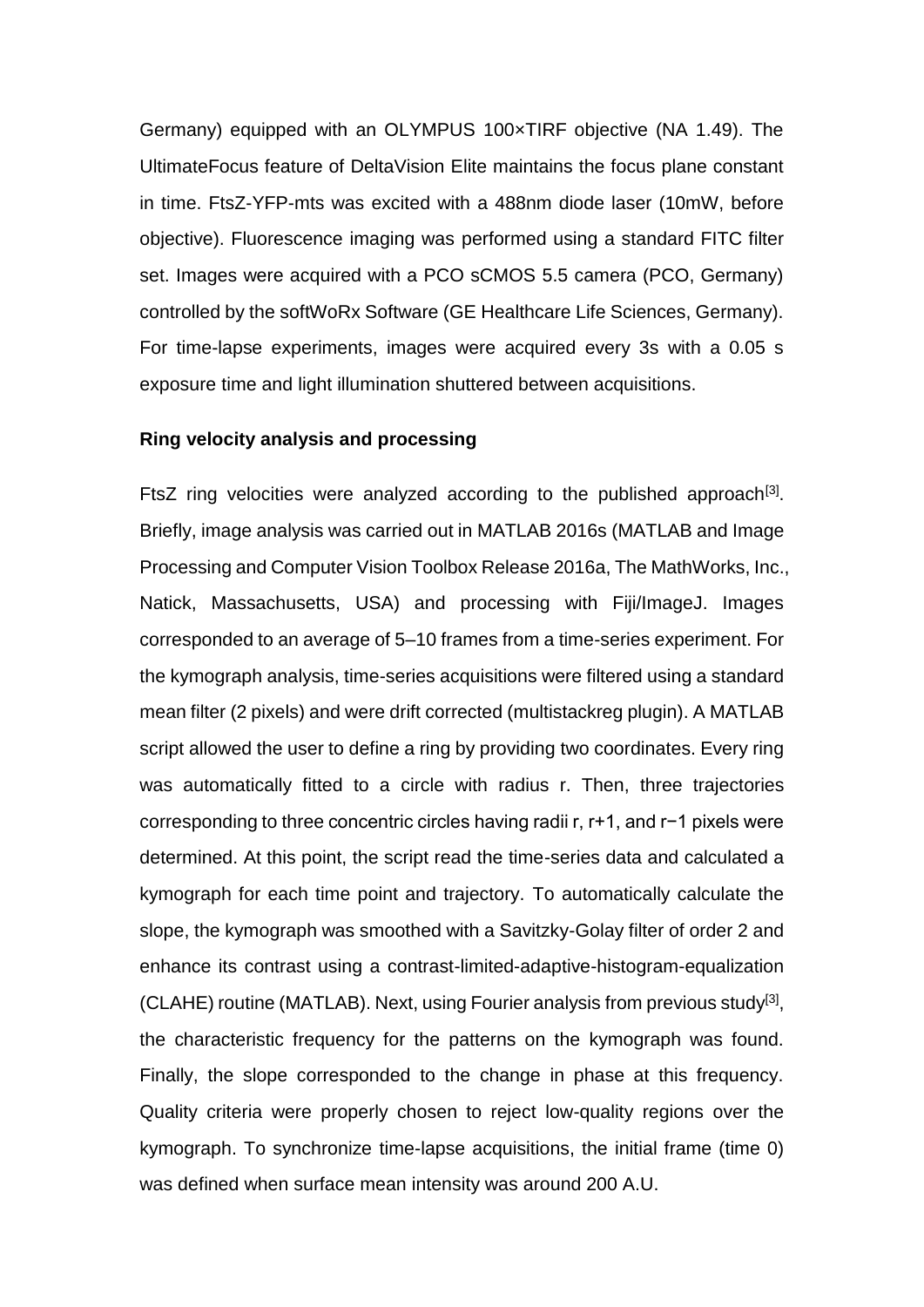#### **Curvature analysis**

The curvatures of FtsZ network were analyzed with Stretching Open Active Contours (SOAX)<sup>[4]</sup>. The following parameters were used. Rigid threshold: 0.01; foreground:0-65535; snake point spacing:1pixel; Minimal snake length:10 pixels; Maximum iterations 10000; change threshold: 0.1 pixels; other parameters: default setting of SOAX.



#### **Supplementary Results**

Figure S1 Genetic incorporation of photocaged tyrosine (ONBY) into FtsZ-YFPmts in *E. coli*. Deconvoluted ESI-MS: (a) WT-FtsZ-YFP-mts: expected: 68061.29Da, observed: 68057.84Da (b) FtsZ(Y222ONBY)-YFP-mts: expected: 68196.2059Da, observed: 68194.24Da. The small peak: 68166.68Da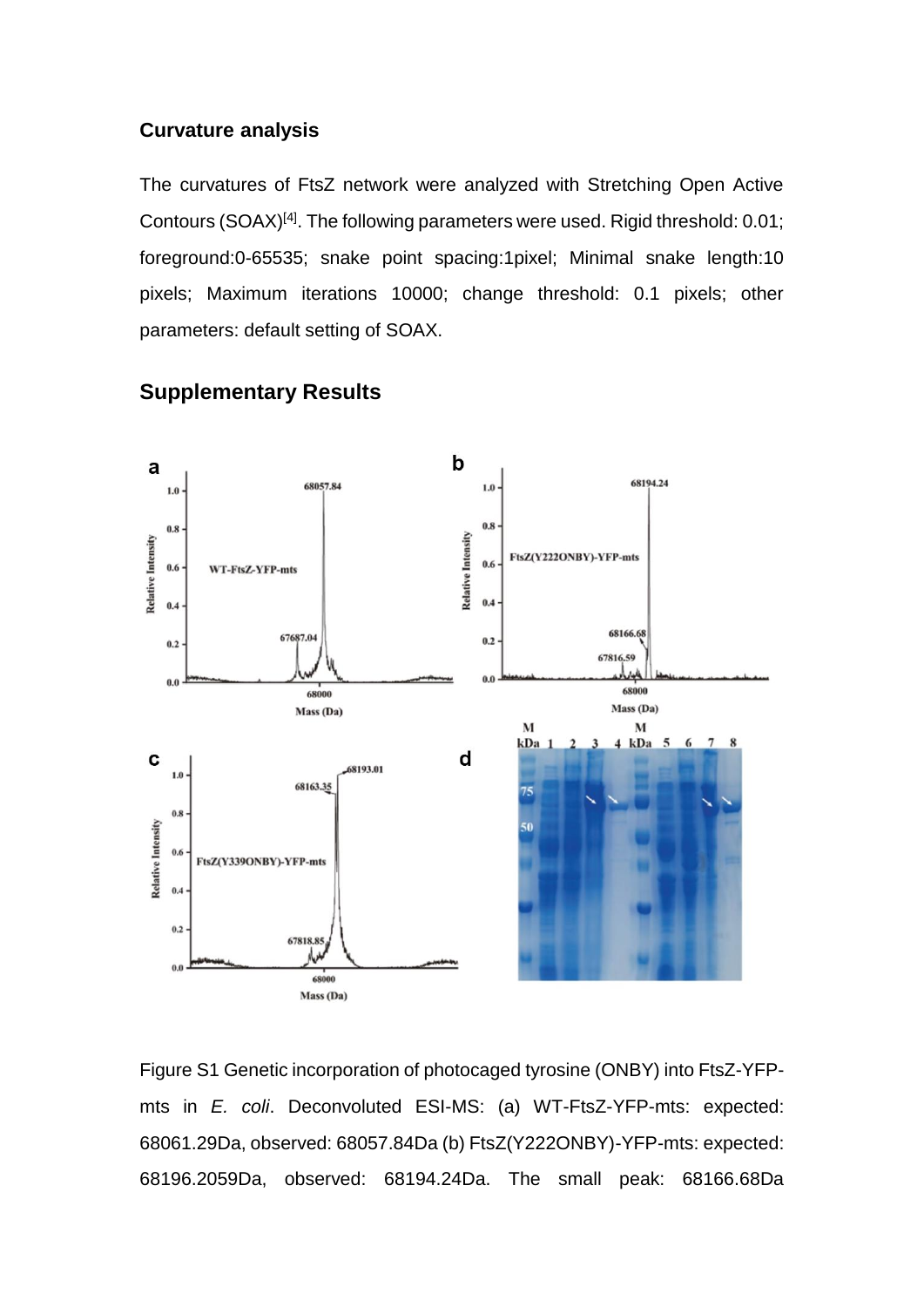represents the reduction of the nitro group to an amine (-30Da) (c) FtsZ(Y339ONBY)-YFP-mts: expected: 68196.2059Da, observed: 68193.01Da. The peak: 68163.35Da represents the reduction of the nitro group to an amine (-30Da). The small peaks 67687.04Da, 68166.68Da and peak 68163.35Da which was left-shifted (-375Da) compared with the main peaks exist in WT-FtsZ-YFP-mts, FtsZ(Y222ONBY)-YFP-mts, and FtsZ(Y338ONBY)-YFP-mts, respectively. Those peaks were assigned to the C-terminus (mts region) loss from FtsZ-YFP-mts during MS measurements. The mts adapted from MinD is positively charged<sup>[5]</sup>, while the ESI-MS measurement is under acidic condition. The acidic condition may make mts at a low ionic strength condition. Previously reported, at low ionic strength condition, the N-terminal or C-terminal α-helix is prone to loss<sup>[6]</sup>. (d) SDS-PAGE with Coomassie staining shows that ONBYRS specifically incorporated ONBY into FtsZ-YFP-mts at Y222 or Y339 position in *E. coli* by suppression of the amber codon: lane 1 and lane 5: ni: non-induced sample; lane 2 and lane 6: induced sample without ONBY addition. The cells were transformed with FtsZ-YFP-mts plasmid bearing amber codon at Y222 or Y339 position, respectively; lane 3 and lane 7: induced sample supplied with ONBY. The cells were transformed with FtsZ-YFP-mts plasmid bearing amber codon at Y222 or Y339 position, respectively; lane 4 and lane 8: purified FtsZ-YFP-mts containing ONBY at Y222 or Y339 position. The full length of FtsZ chimera protein is ~68 kDa. Coomassie-stained bands representing the expected full-length FtsZ-YFP-mts variants were framed by a white arrow.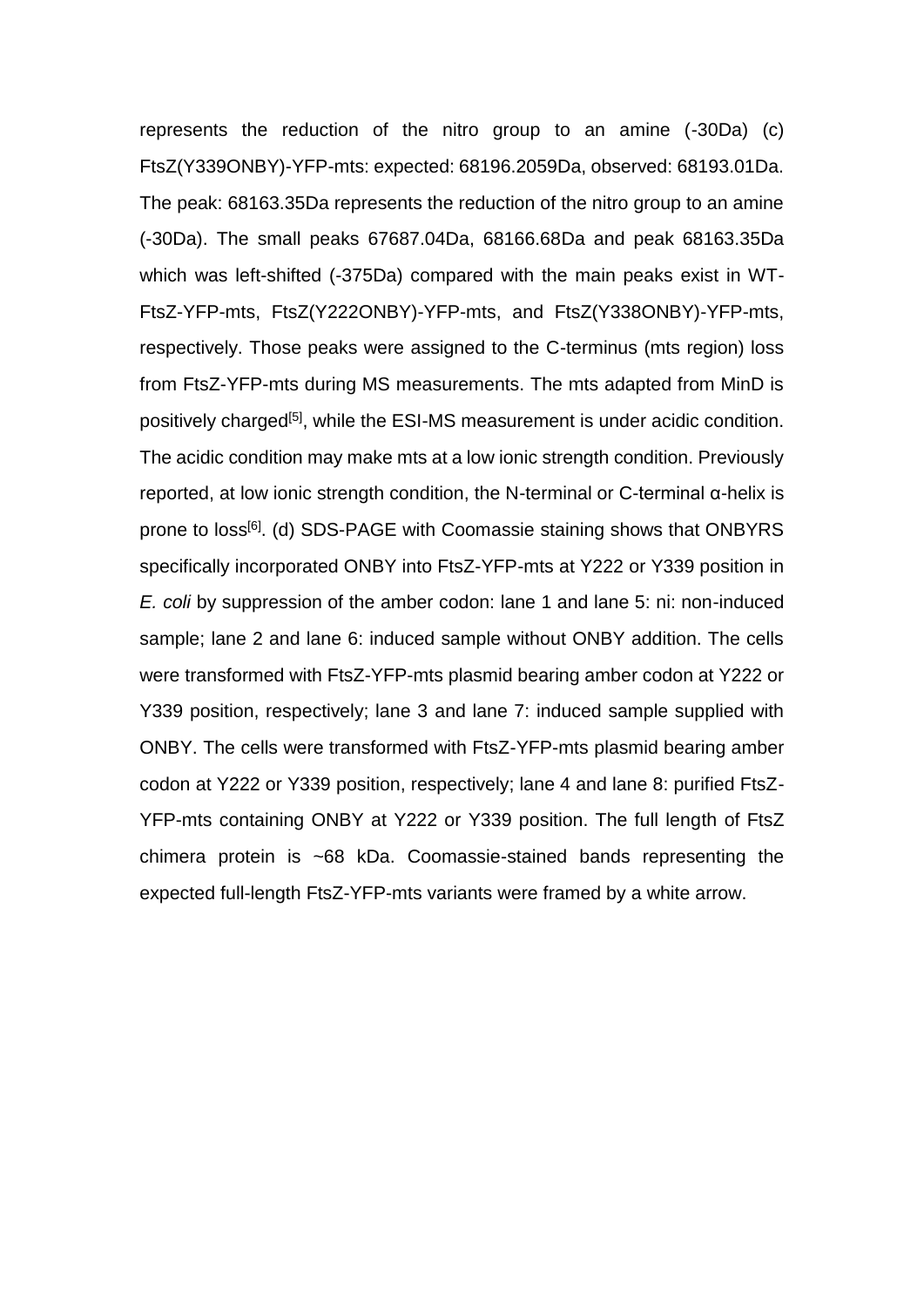

Figure S2 ESI-MS analysis of FtsZ(Y339ONBY)-YFP-mts irradiated at 365nm for different time. Peak 1 in Figure (a-e) represent FtsZ(Y339ONBY)-YFP-mts; peak 2 in Figure (a-e) show FtsZ(Y339ONBY)-YFP-mts with nitro reduced to amine (-30Da); peak 3 in Figure (a-e) represent photo-caged chimera converted to WT-FtsZ-YFP-mts by removing ONB group with UV treatment for 1min (a), 2min (b), 3min (c), 4min (d) and 5min (e). Deconvoluted ESI-MS: FtsZ(Y339ONBY)-YFP-mts: expected: 68196.20Da. Observed: (a) peak 1: 68194.12Da; (b) peak 1: 68194.06Da; (c) peak 1: 68194.30Da; (d) peak 1: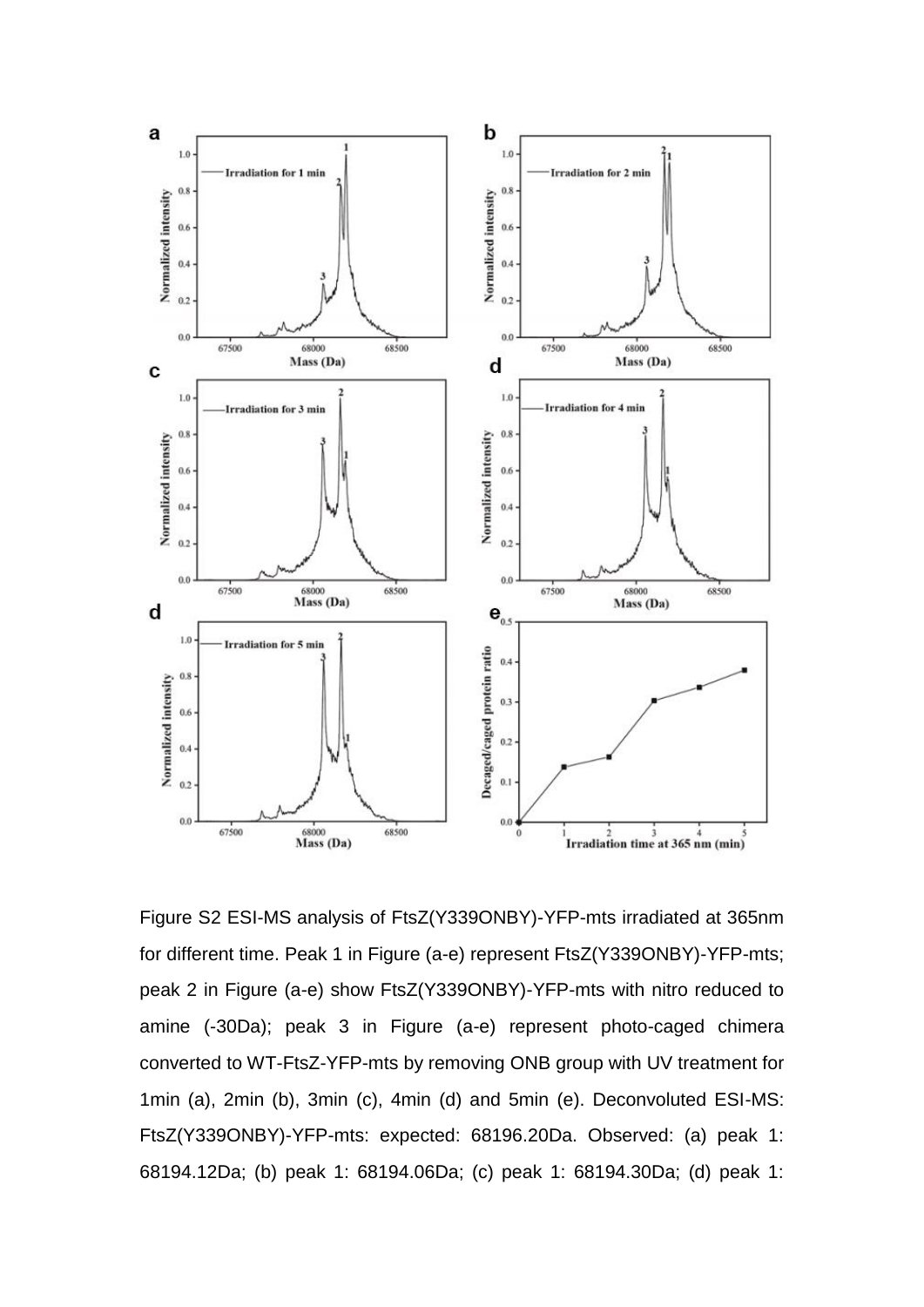68194.10Da; (e) peak 1: 68194.06Da. FtsZ(Y339ONBY)-YFP-mts with nitro group reduced to amine: expected: 68166.20Da. Observed: (a) peak 2: 68163.53Da; (b) peak 2: 68164.53Da; (c) peak 2: 68163.63Da; (d) peak 2: 68164.59Da; (e) peak 2: 68164.60Da. WT-FtsZ-YFP-mts: expected: 68061.29Da, Observed: (a) peak 3: 68057.03Da; (b) peak 3: 68057.82Da; (c) peak 3: 68058.26Da; (d) peak 3: 68057.03Da; (e) peak 3: 68058.62Da.(f) Quantification of decaged/caged FtsZ (Y339ONBY)-YFP-mts protein ratios upon irradiation for different time. The normalized ESI-MS intensity of WT-FtsZ-YFP-mts, FtsZ(Y339ONBY)-YFP-mts with nitro group reduced to amine and FtsZ(Y339ONBY)-mts were set as x, y and z, respectively. The formula of decaged/caged FtsZ (Y339ONBY)-YFP-mts protein ratio is x/(x+y+z).



Figure S3 GTPase activity of FtsZ(Y339ONBY)-YFP-mts irradiated with UV at 365nm for different time

### **Supplementary Movies**

Movie S1 Dynamic ring patterns of WT-FtsZ-YFP-mts emerging on a supported membrane (0.5 $\mu$ M WT-FtsZ-YFP-mts, 4mM GTP and 1mM Mg<sup>2+</sup>).

Movie S2 Dynamic cytoskeletal patterns of FtsZ(Y222ONBY)-YFP-mts (0.5µM FtsZ(Y222ONBY)-YFP-mts, 4mM GTP and 1mM  $Mq^{2+}$ ).